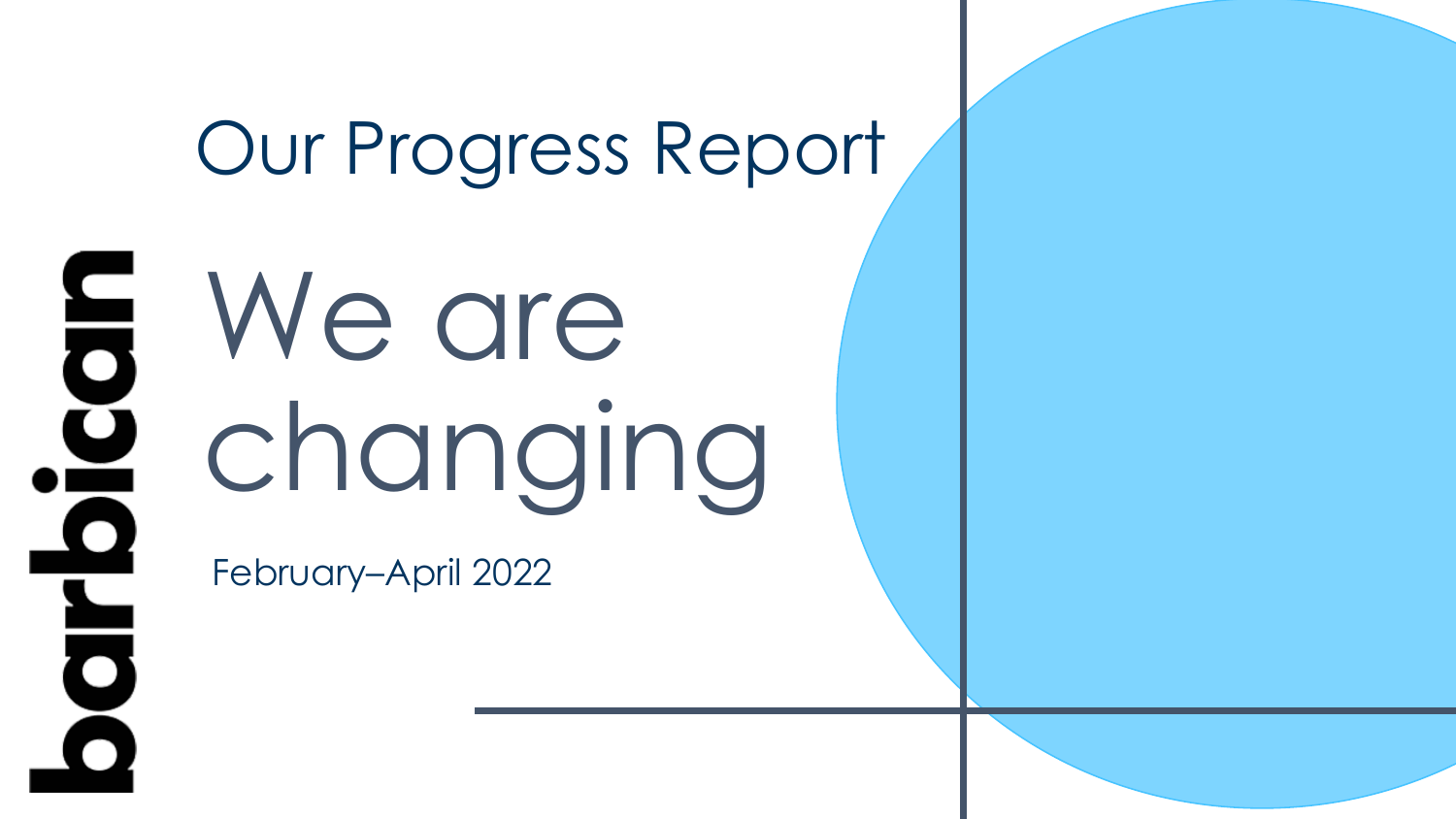## **Our Commitments**

We committed to you that we will make the Barbican a safe place where everyone is valued, respected and feels like they belong.

To do this we are investing in the future of our people and our communities, through a brand-new programme for change at the Barbican.

This ambitious programme includes a dynamic **EDI** (Equity, Diversity and Inclusion) **and HR Action Plan**  dedicated to making the Barbican a fairer and more equitable place to work.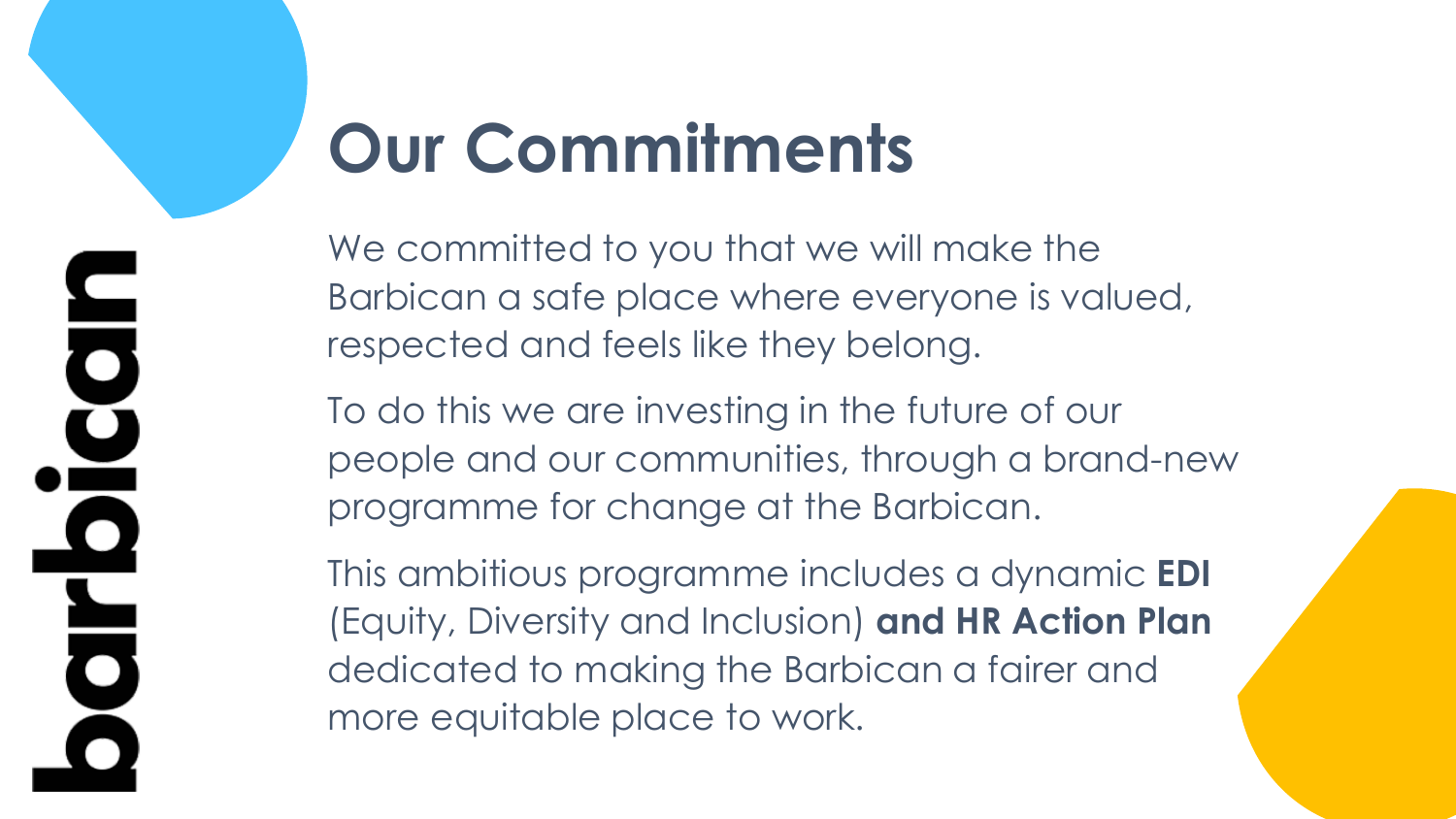

## Background

Our EDI and HR transformation was initiated in November 2021 following recommendations from four source reports. These reviews were undertaken after the publication of Barbican Stories. From 126 recommendations, extracted from all four reports, a robust EDI and HR Action Plan was created.

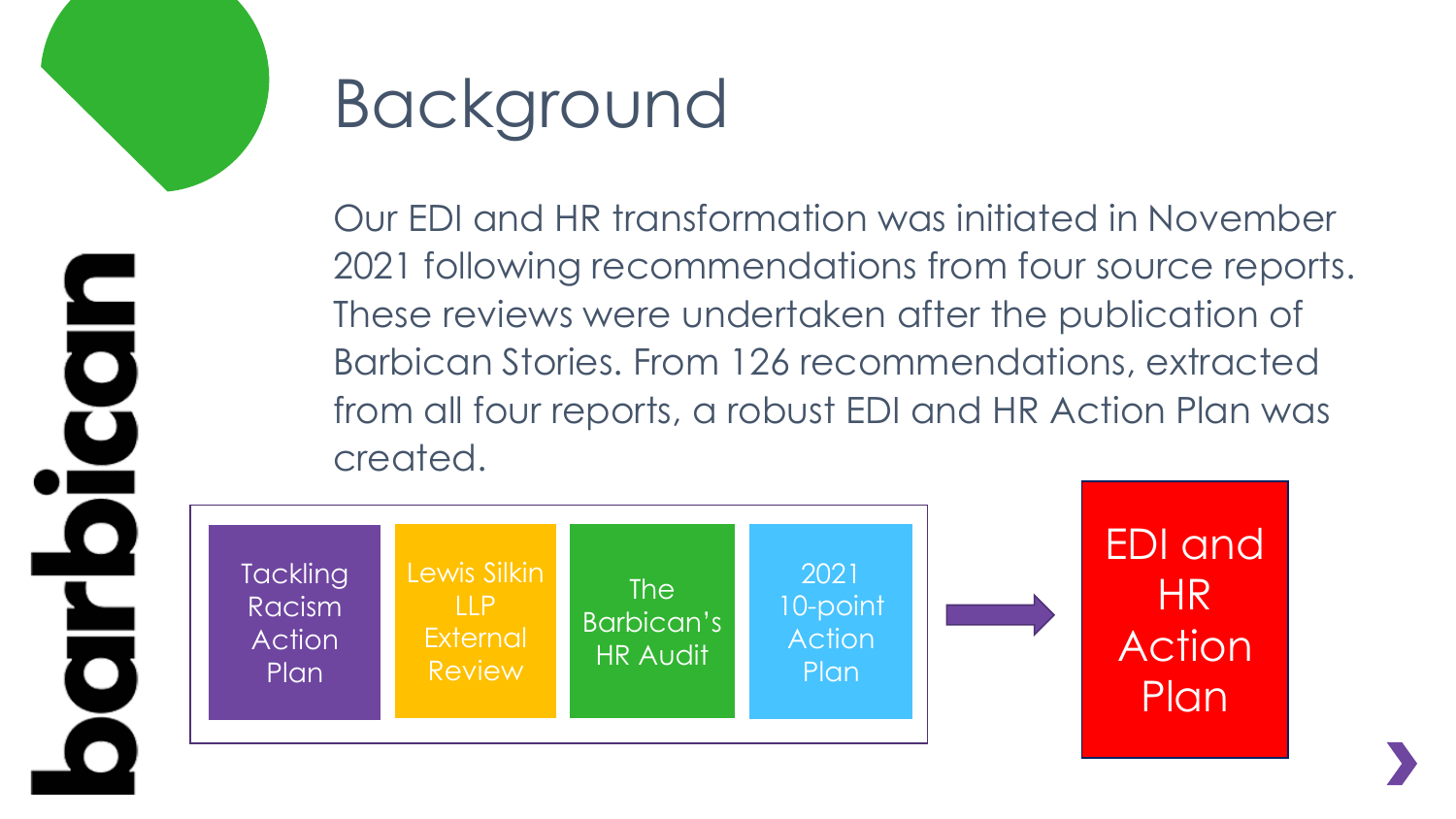## **Challenges**

We know it's been a difficult time for many. The publication of Barbican Stories clearly demonstrated the need for significant change. From our working culture and organisational structure to our future and corporate values.

**We are determined to make the Barbican a place for everyone. A place where everyone belongs.**

We know leaders need to build back trust, and working together we can create a **Barbican**  culture where everyone can thrive.



DOOI  $\overline{\mathbf{O}}$ **NO**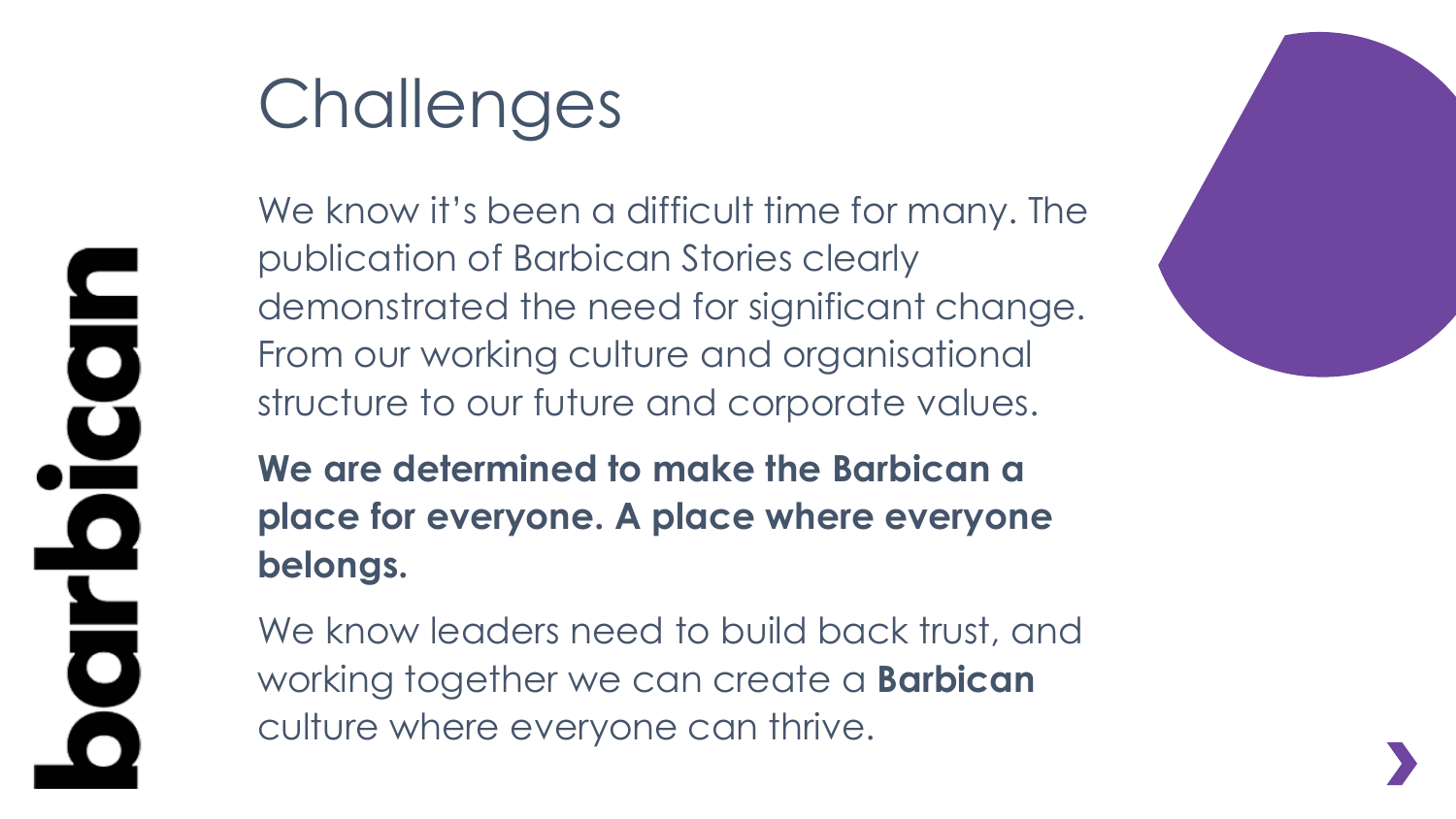We have started to invest in the future of our people and communities through four key pillars

## **Community**

Our local community should be the lifeblood of the centre, and more needs to be done to connect and collaborate.



#### **Education**

We need to present a coherent, valuable offer of opportunities for the next generation of Arts sector workers, creatives and our wider community.

#### **Exchange**

We must share our learnings and knowledge generously, and likewise seek inspiration and the wisdom of our peers across the UK and beyond.

## **Enterprise**

We can draw on the enterprising spirit of the City and take on the role as a 'publisher of ideas' offering cultural entrepreneurs an opportunity to establish their creative businesses.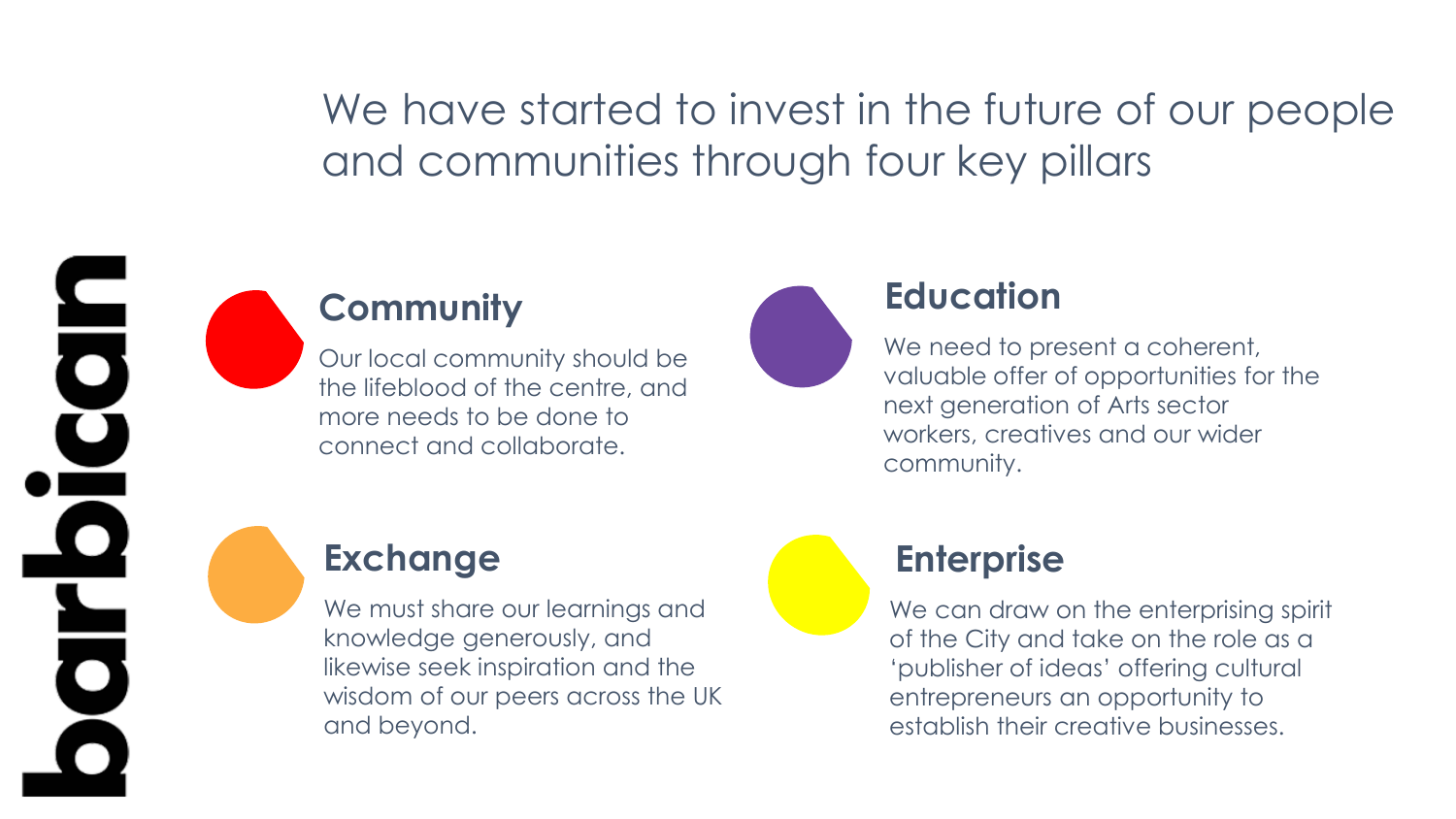In collaboration we have created a robust Barbican wide EDI and HR Action Plan to improve Equity, Diversity and Inclusion (EDI) across the Barbican.

**CCOD** 

 $\overline{\textbf{C}}$ 

 $\overline{\phantom{0}}$ 

 $\overline{\bullet}$ 

The EDI and HR Action Plan has clear milestones, key priorities and success measures. We want to be held accountable and we will publish our progress in a Project Tracker for full transparency.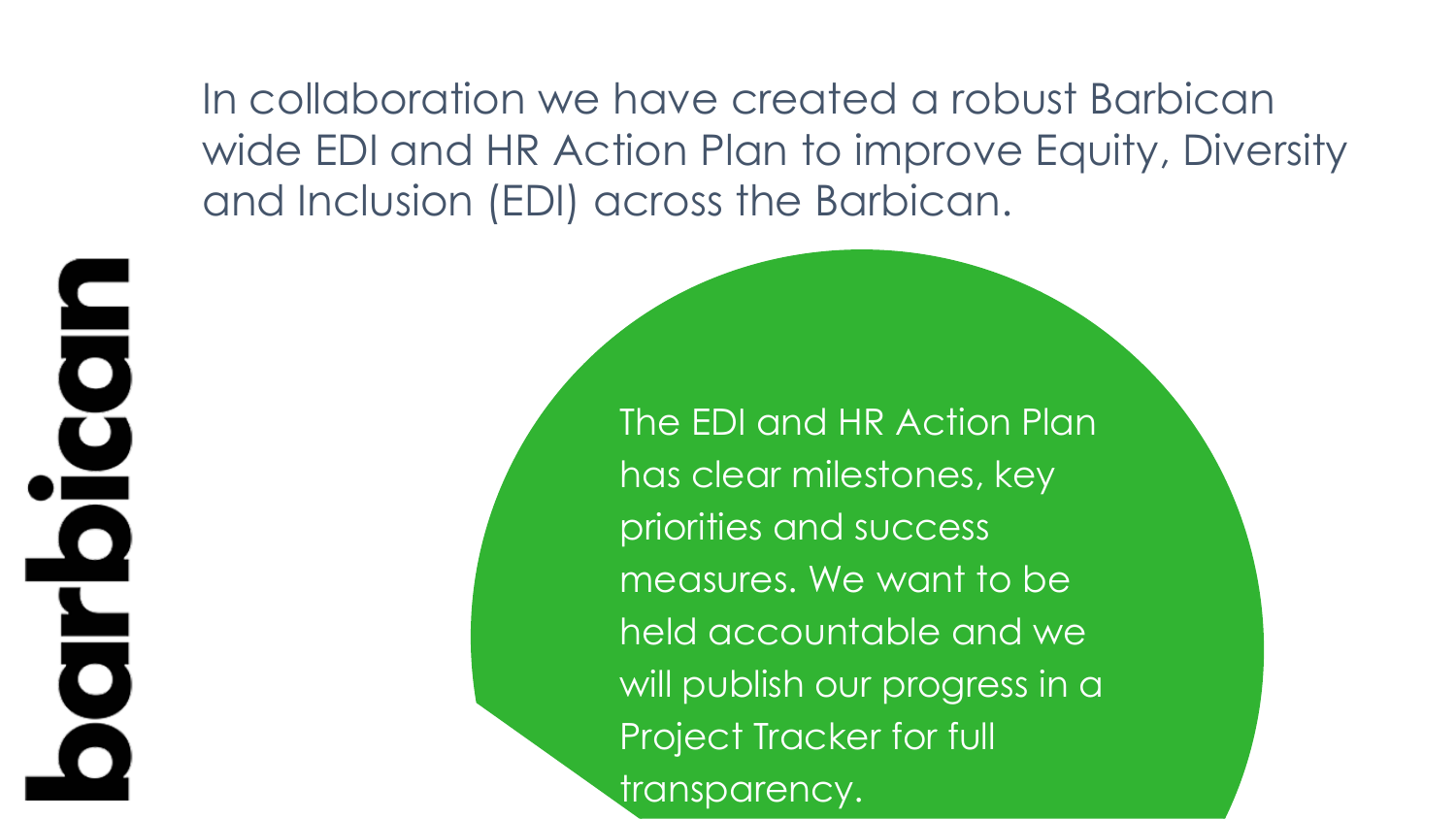We also know that we can't bring this new change alone, so we have…

DICOIC

Established an EDI and HR Steering Group, led by Sandeep Dwesar, with colleagues from different parts of the organisation and the City of London

This group is responsible for setting and delivering agreed priority EDI and HR actions, communicating our progress and committing to continuous improvement.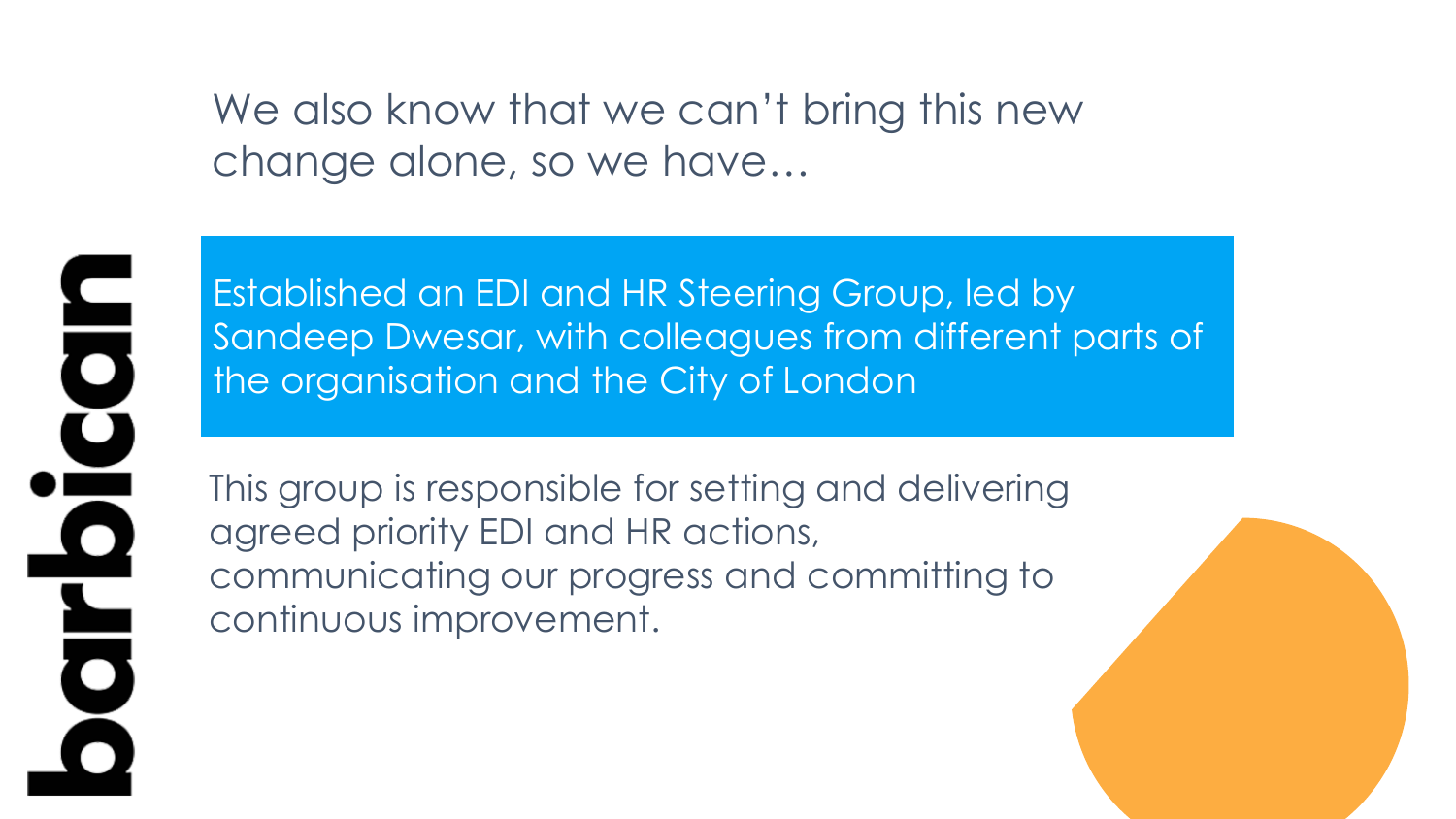And so we can talk to the whole business and elevate employees' voices we have co-created…



An EDI Council made up of colleagues from across the business

Two new Employee Resource Groups (ERGs), Barbican Women and Barbican Global Majority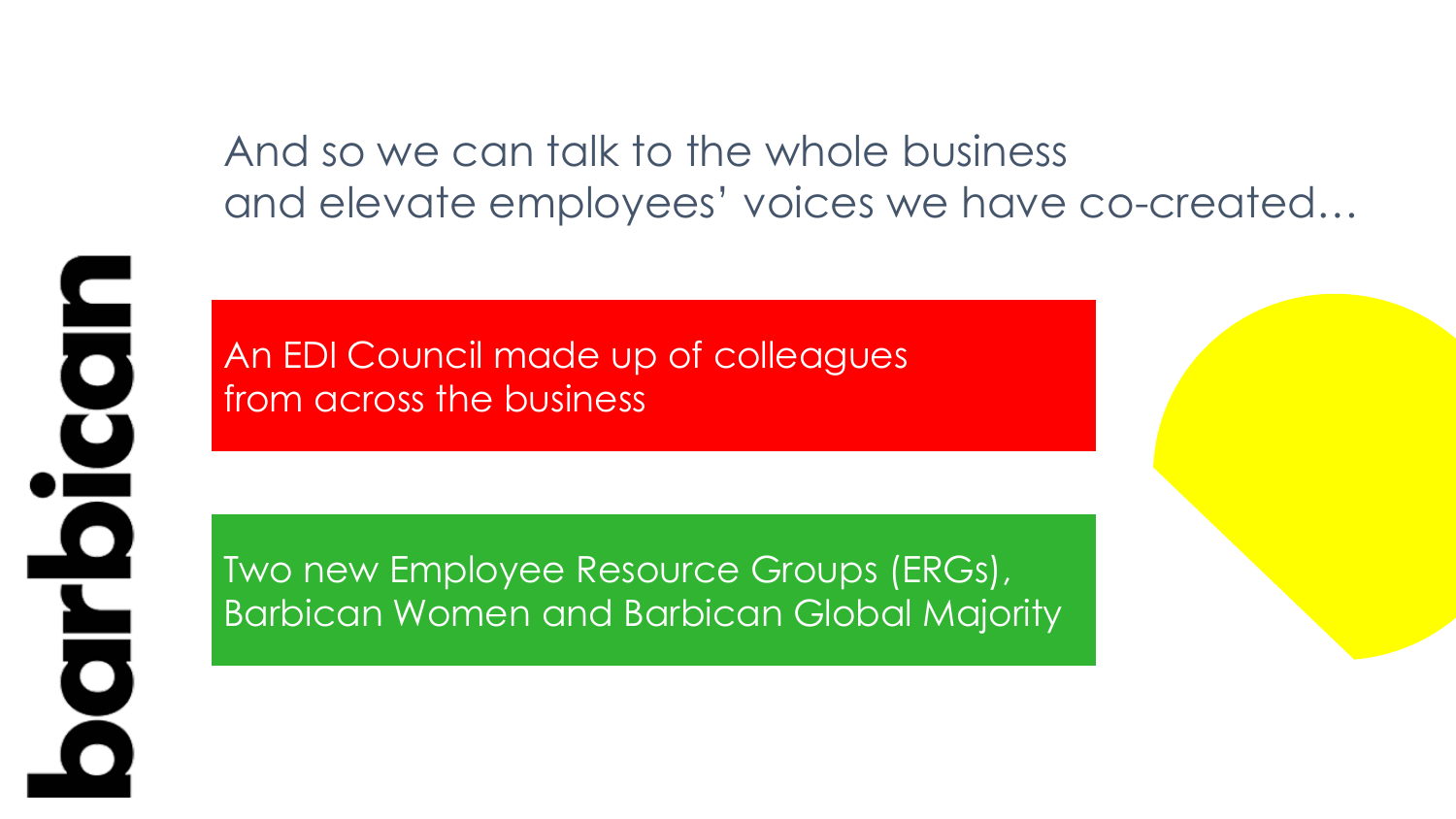$\blacksquare$  $\overline{\textbf{C}}$ <u>Ŭ</u> O  $\blacksquare$  $\overline{\bullet}$ 



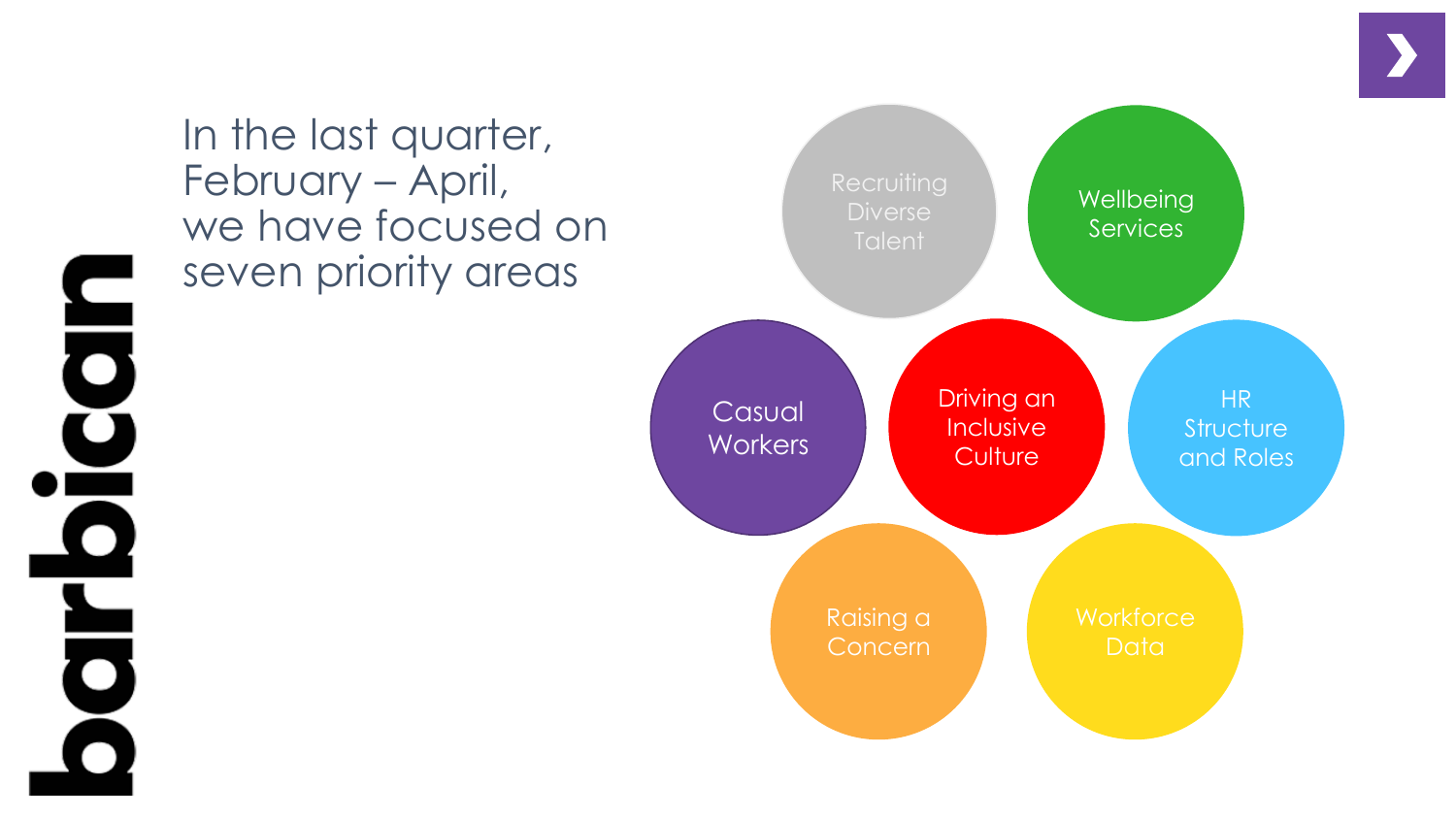To support these **seven priority areas**, we have identified key actions for us and the City, and these will help us deliver against our robust EDI and HR Action Plan. We will continue to review these actions and deliver reportable change every three months.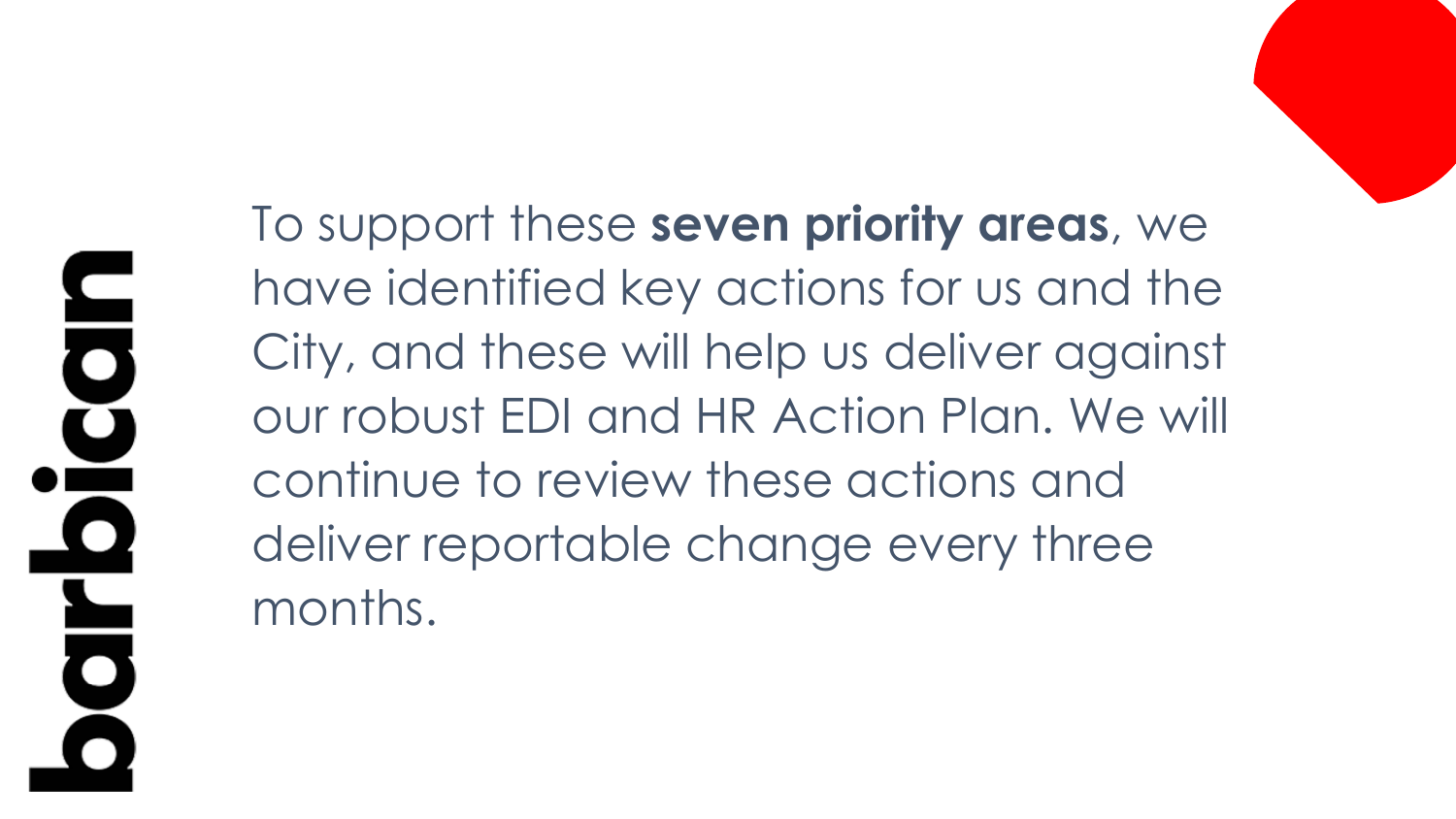## **Key actions**



#### **Race and Ethnicity programme**

All Directors have started a Race and Ethnicity Development Programme



#### **Executive Sponsors**

Both our Employee Resource Groups have assigned sponsors to support future progression

#### **Casual Workers**

We have begun the process to develop and update our Casual Workers handbook

| <b>Service Service</b> |  |
|------------------------|--|

**Raising a Concern** Developed a clear guide on how to Raise a Concern and Bullying and Harassment (to be launched in  $Q2$ 



#### **Inclusive Training**

Developed a training video to support inclusive recruitment across the Barbican



#### **Dignity At Work Advisors**

Reviewed our Dignity At Work Advisors and Mental Health First Aider services ahead of relaunch

#### **New Roles**





#### **Inclusive Spaces**

Started improving employee representation across key meetings and panels



#### **Spaces of Care**

Continuing to provide 1:1 Spaces of Care and Racial Wellness Workshops for Barbican Global Majority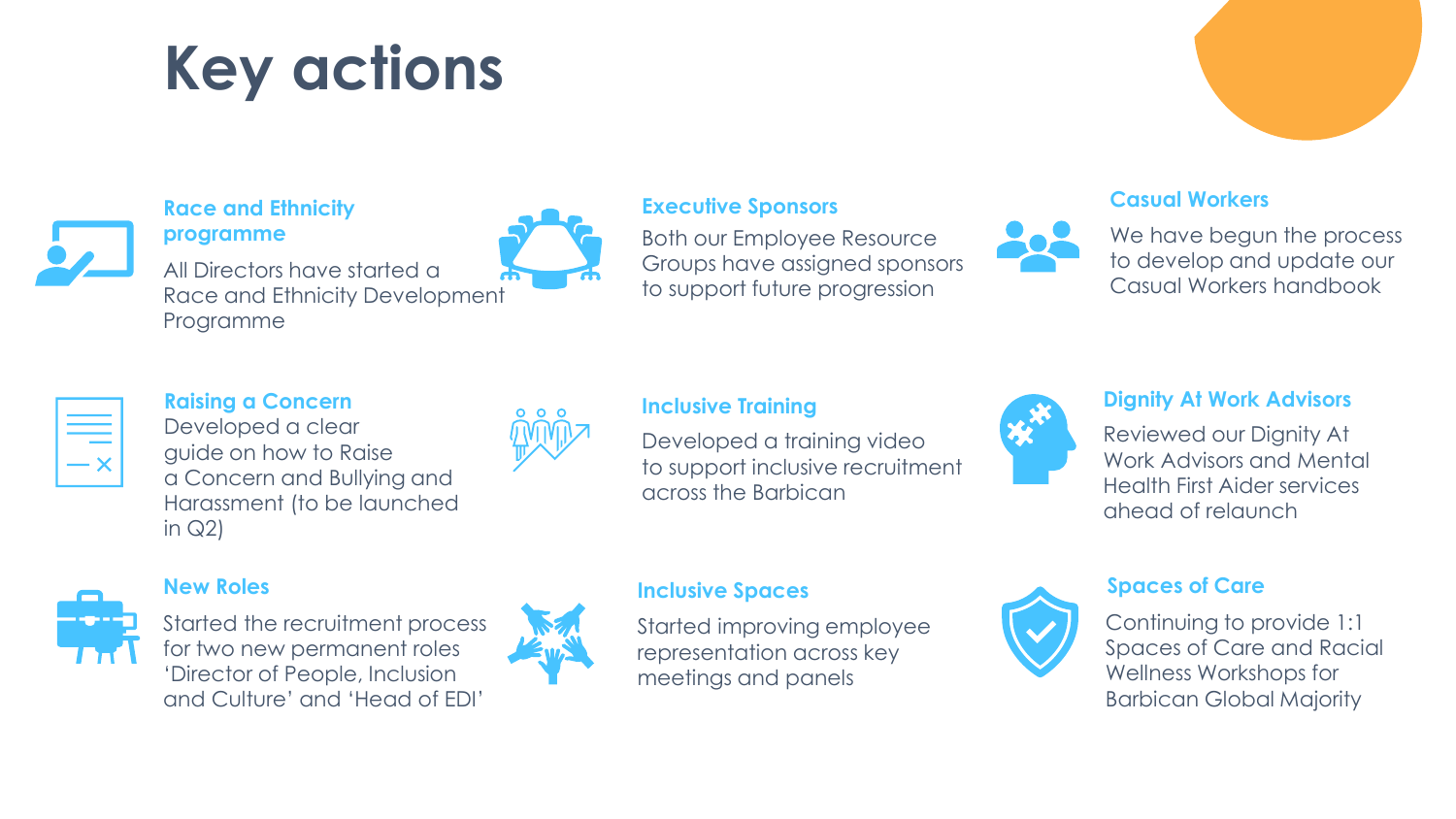## **Next quarter you will see…**



#### **Changes in the way we communicate**

This will include conversations with colleagues across the Barbican and key stakeholders about how we can improve the way we communicate. These will include things like focus groups, drop-in sessions and pulse checks.



#### **Broader representation**

The Dignity At Work Advisors and Mental Health First Aider services are being relaunched and training is scheduled to take place. We want to make sure we have broad representation across both these communities so we will be doing some active recruitment over the coming months.



#### **Casual Workers**

Our casual workers are important to us. To make sure we keep everyone in the loop with what is happening across the Barbican we are transitioning all casual workers to the Parim scheduling app to improve transparency.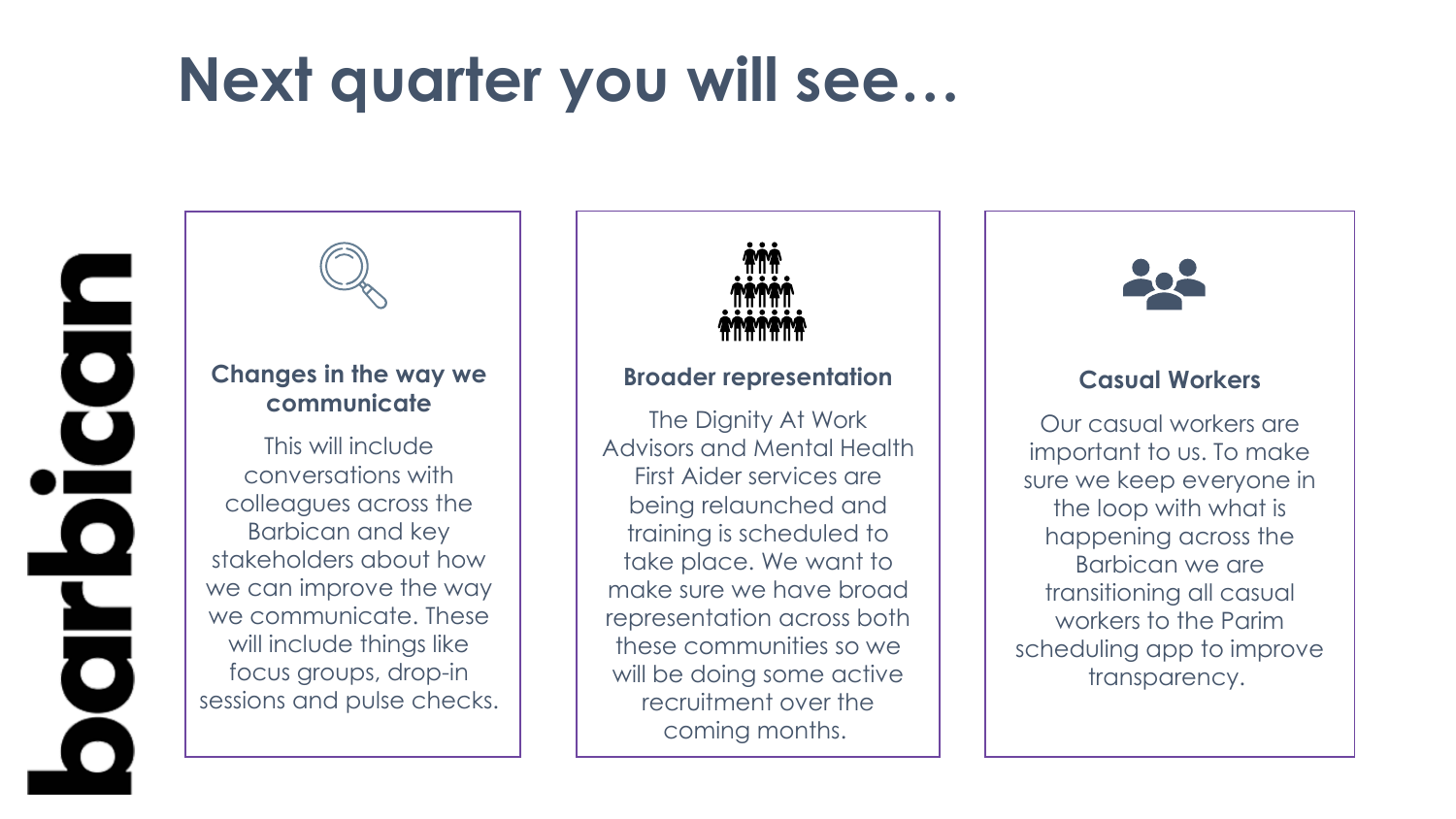## **Next quarter you will see…**





#### **Inclusive Meeting Behaviours**

We'll be establishing inclusive meeting etiquette guidelines ensuring our new shared spaces (EDI & HR Steering Group, ERG Directors' Group, Nominations Effectiveness & Inclusion Committee) foster a sense of belonging, encouraging everyone to take part.



#### **Continued development of ERGs**

We are committed to continuing to support and grow Barbican Women and Barbican Global Majority, as well as developing new ERGs as they emerge.



#### **An all employee event**

Our new CEO Claire Spencer is a huge advocate of EDI and will champion this work. Claire is keen to meet as many colleagues as possible. She will lead an all-employee event, on Thursday 26<sup>th</sup> May.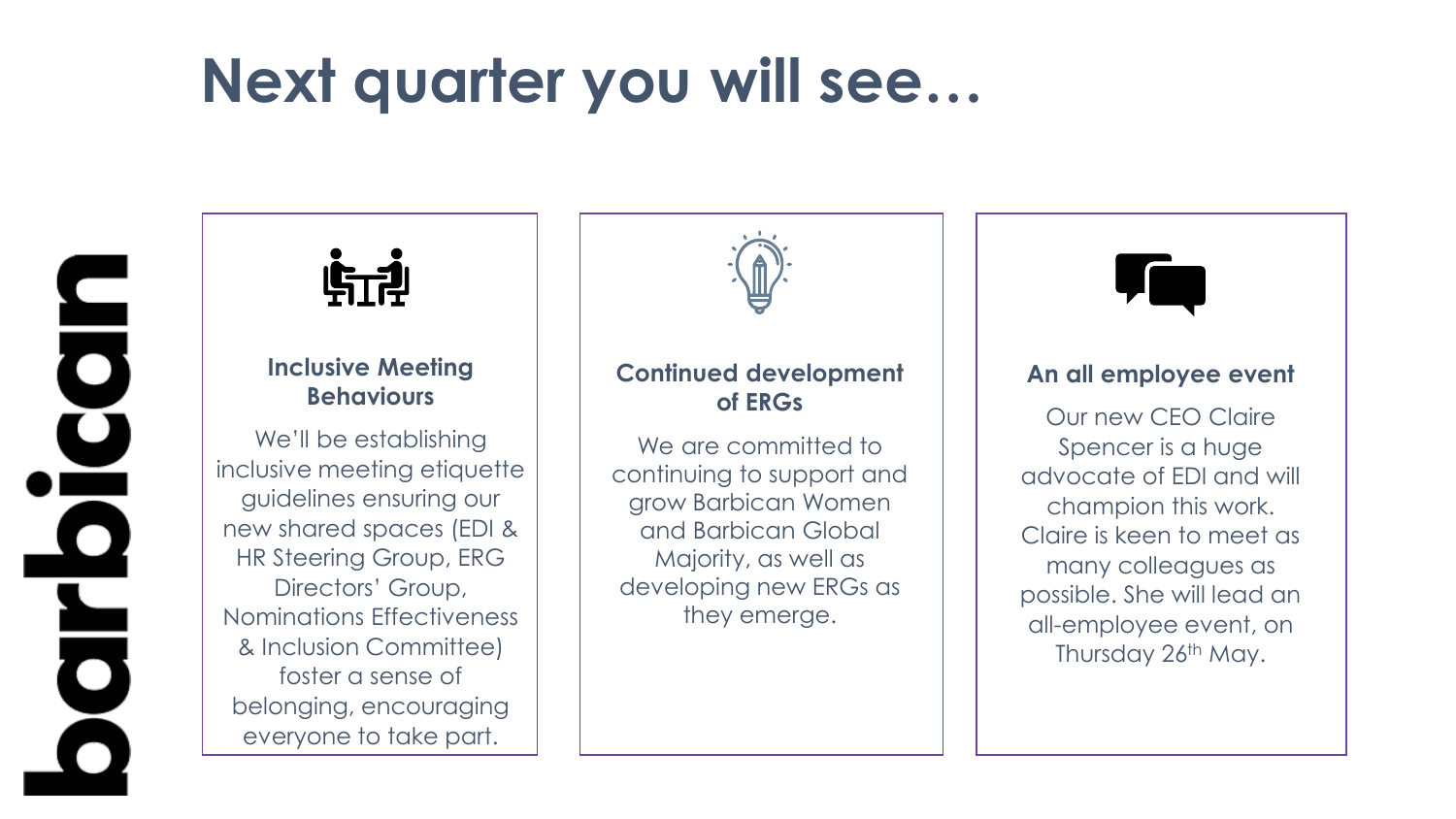$\Box$ **DO** O  $\blacktriangleright$  $\overline{\bullet}$ 

We still have lots to do and we all need to work together. We may make some mistakes along the way but we will keep learning, listening and taking action.

We are 100% committed to making the Barbican a better and a more inclusive place to work and visit.